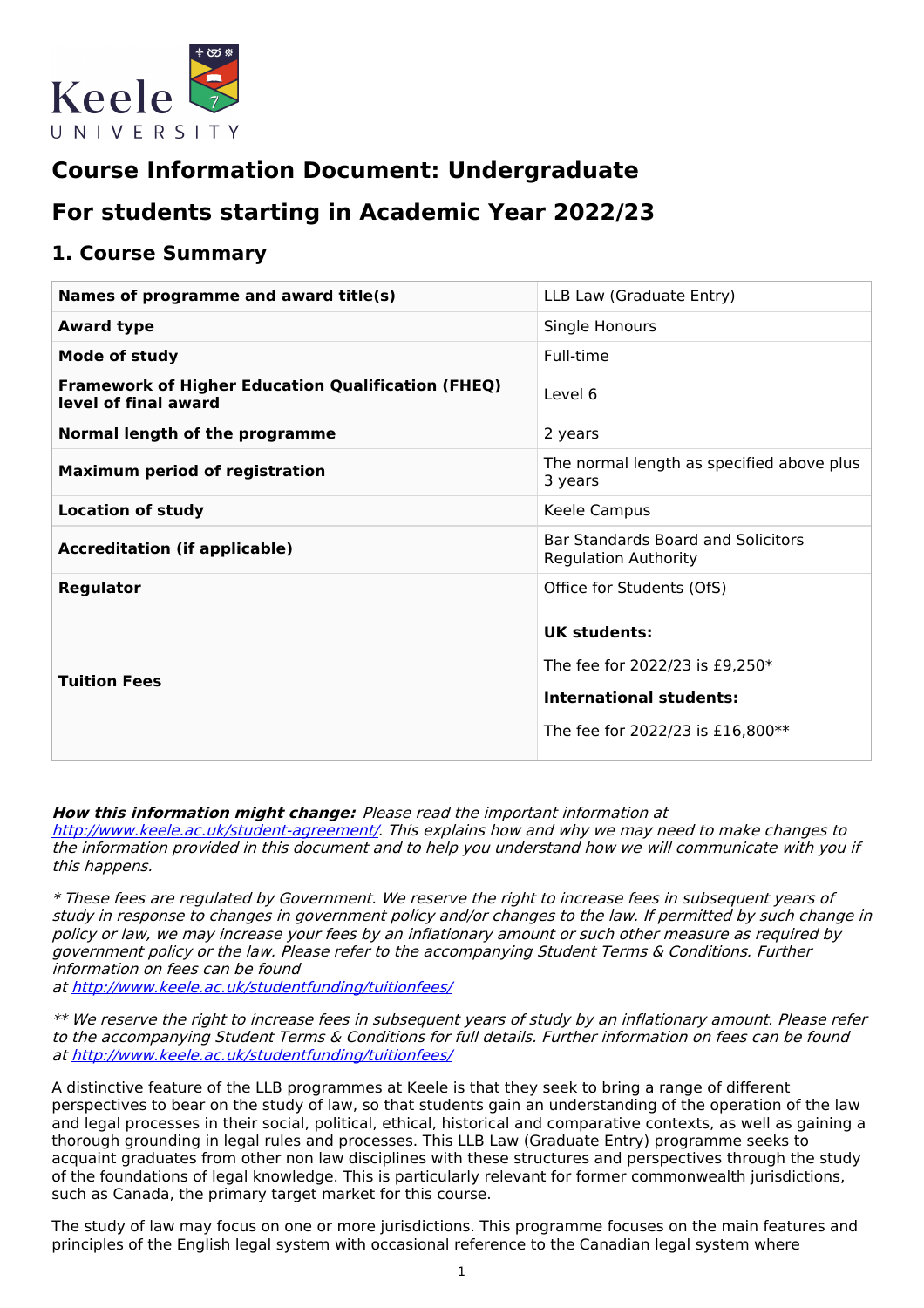appropriate in specific modules. Areas covered may include the relationships between individuals, between individuals and other entities, individuals and the state, as well as sources of law. Law is, however, shaped by and in turn impacts on, among other things, the ethical, social, political, environmental, and economic norms of that jurisdiction and these may also be reflected in the curriculum.

In addition to the general intellectual training that they provide, law degrees give a preparation for a range of careers. Law students are employable not only in the law but also in a variety of highly skilled and analytical roles in, for example, business, finance, education, public policy, public service and social services in the UK and internationally.

## **2. What is a Single Honours programme?**

The Single Honours programme described in this document allows you to focus exclusively on this subject. In keeping with Keele's commitment to breadth in the curriculum, the programme also gives recognition of prior learning in a non law discipline to enable the award of a 360-credit Honours degree. Thus it enables you to gain, and be able to demonstrate, a distinctive range of graduate attributes.

This programme specifically focuses on core law curriculum and the foundational legal subjects. To qualify as a single honours programme, all modules must be studied within the Law School portfolio of legal subjects. Recognition for Prior Learning from students' previous undergraduate studies allows this programme to be completed in a shorter time period than the traditional three years but requires all modules to be within law to qualify as a single honours LLB award.

## **3. Overview of the Programme**

This graduate entry route to a single honours law degree allows graduates without any previous study of law as a discipline to study the foundational legal subjects which are recognised nationally and internationally, whilst receiving credit for their earlier studies at degree level.

This programme will be particularly attractive to students from other legal jurisdictions with common legal disciplines such as former and current commonwealth countries.

Important skills and competencies are acquired through the study of law that are readily transferable to many occupations and careers. Some of these skills and competencies are generic, in that they are imparted by most degree courses in the humanities and social sciences. But degree-level study in law also instils ways of thinking that are intrinsic to the subject, while being no less transferable. These include an appreciation of the complexity of legal concepts, ethics, rules and principles, a respect for context and evidence, and a greater awareness of the importance of the principles of justice and the rule of law to the foundations of society.

This programme contains modules representing all 7 foundational legal subjects with the optional modules representing the areas of interest to staff and students, varying from Company Law, Commercial Law and Intellectual Property, to Criminal Litigation and Advocacy and Professional Legal Skills. You can research your own areas of interest through a dissertation or independent study project.

We have a vibrant offering of co-curricular activities exceeding expectations for a medium size Law School which enhance the student experience at Keele Law School and cement the community and social justice ethos of the Law School.

## **4. Aims of the programme**

The broad aims of the programme are to:

- Provide you with knowledge and understanding of the major principles and doctrines underlying English and EU law.
- Promote your critical awareness of the social, political, historical, global and comparative contexts in which law operates.
- Encourage critical enquiry, thoughtful reflection and the willingness to question 'taken for granted' assumptions.
- Facilitate your development of additional areas of interest or expertise through the study of elective modules.
- Provide you with the skills of marshalling, evaluating, and applying information to specific legal problems.
- Facilitate your development of legal and non-legal communication skills, both in terms of legal and social-science writing skills and through oral presentation.
- Facilitate your development of legal research skills, ability to conduct self-directed research including accurate identification of issue(s) which require researching, retrieval and evaluation of accurate, current and relevant information from a range of appropriate sources including primary legal sources
- Prepare you for graduate employment through exposure to multiple areas of study, and the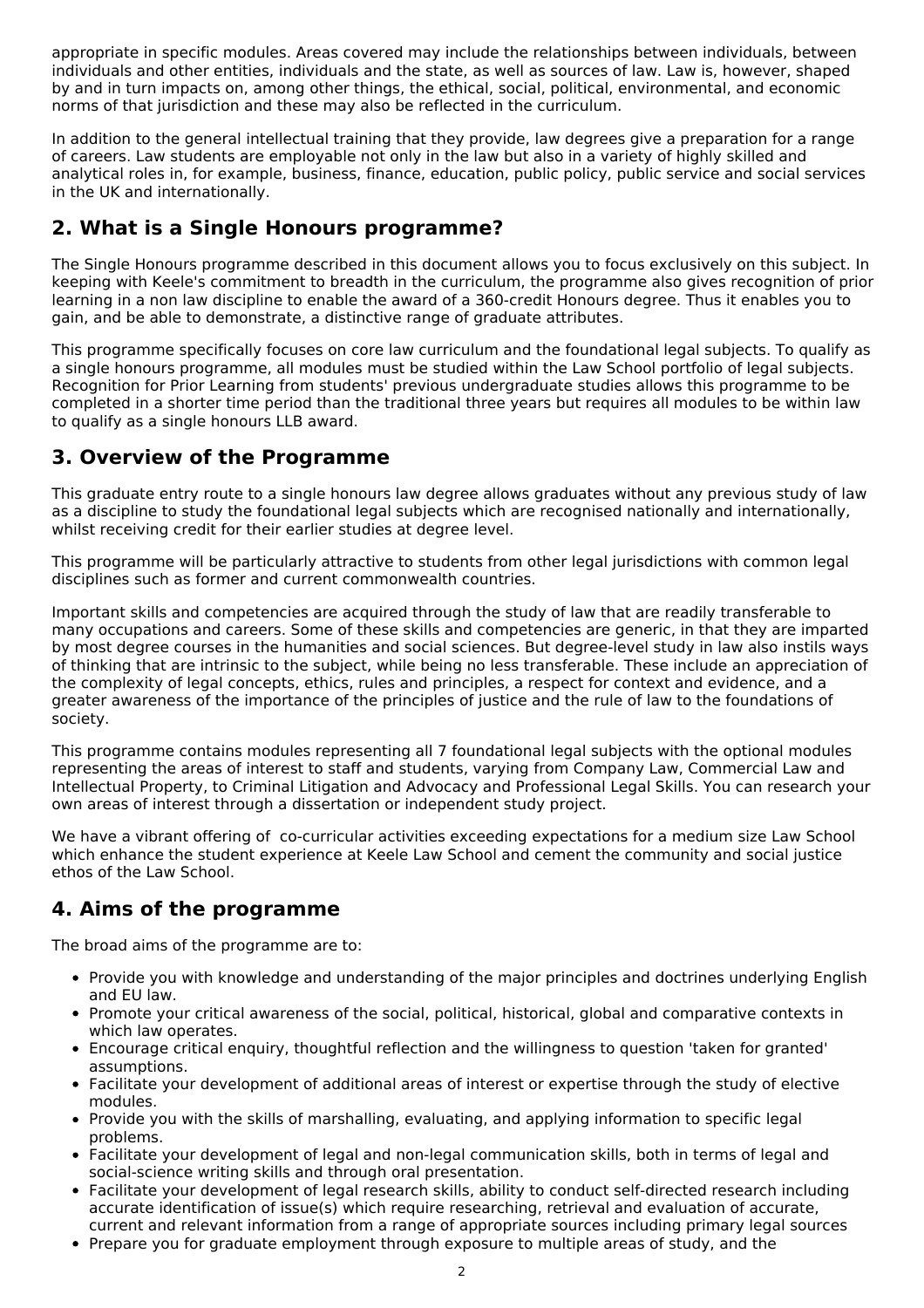development of the intellectual and transferable skills necessary to pursue a range of employment activities.

- Prepare you for a life-long commitment to learning through on-going critical enquiry of themselves and the world around them.
- Provide you with the relevant professional exemptions for entry to the vocational stage of training for the legal professions.
- It also will give you the ability to demonstrate some of the core substantive areas of legal knowledge required by the NCA [\(https://nca.legal/wpcontent/uploads/2020/09/NCAPoliciesJul2020.pdf](https://nca.legal/wpcontent/uploads/2020/09/NCAPoliciesJul2020.pdf)) and that the skills gained meet the Federation of Law Societies of Canada's national requirement for skills [\(https://flsc.ca/wp-content/uploads/2018/01/National-Requirement-Jan-2018-](https://flsc.ca/wp-content/uploads/2018/01/National-Requirement-Jan-2018-%20FIN.pdf) FIN.pdf)

From a strong foundation in the core areas of Law, the programme at Keele supports an outward-looking approach to the academic study of Law through inter-disciplinary approaches, external engagement and international perspectives and opportunities. The Law programmes at Keele offer students the opportunity to study Law in a stimulating, interdisciplinary environment whilst allowing the freedom to choose courses tailored to students' own interests and career aspirations. Law is a rigorous academic study in its own right but for those students who may wish to pursue a career as a professional lawyer, it should be noted the programme provides the foundational legal subjects which are required to ensure that they are compliant with the Quality Assurance Agency subject benchmark statement for law (November, 2019, here: [https://www.qaa.ac.uk/docs/qaa/subject-benchmark-statements/subject-benchmark-statement-law.pdf?](https://www.qaa.ac.uk/docs/qaa/subject-benchmark-statements/subject-benchmark-statement-law.pdf?sfvrsn=b939c881_18) sfvrsn=b939c881\_18

It contains the seven "Foundations of Legal Knowledge" subjects, as well as the skills associated with graduate legal work such as legal research, which are required by the Bar Standards Board for entry to the Bar. It also satisfies the current requirements of the Solicitors Regulation Authority to be considered as a 'Qualifying Law Degree' for entry to the solicitors' profession.

This means that the programme satisfies the current requirements of both professional bodies in England and Wales for entry to the vocational stage of professional legal training as solicitor or barrister, whilst also offering varied choices to those students who wish to pursue careers outside the legal profession.

[It should be noted that arrangements for entry to both the solicitors' and barristers' branches of the profession are currently under review. Further information can be obtained from the relevant websites: <https://www.sra.org.uk> and <https://www.barstandardsboard.org.uk/>. An overview of the proposals for change in both branches of the profession can be found here: [https://www.sra.org.uk/students/academic](https://www.sra.org.uk/students/academic-stage/common-protocol.page)stage/common-protocol.page]

Considerable effort is given to the development of students' employability skills. Keele Law School graduates will leave Keele with a distinctive set of attributes and capabilities. As well as a rigorous academic environment in which to learn, students have opportunities to participate in a wide range of co-curricular activities (e.g. mooting, client interviewing, working as a Community Legal Companion, Legal Advice Clinic Adviser and mentoring programmes). These opportunities are designed to support the development of students' graduate and professional capabilities, and are facilitated through links with the national and regional legal profession. Throughout students' curricular and co-curricular activities, they will have the opportunity to develop both the social and commercial awareness identified by the Legal Education and Training Review: LETR (2013) as critical for future lawyers.

## **5. What you will learn**

The intended learning outcomes of the programme (what students should know, understand and be able to do at the end of the programme), can be described under the following headings:

- Subject knowledge and understanding
- Subject specific skills
- Key or transferable skills (including employability skills)

Beyond the specific learning outcomes attached to study at each year level, the Law School would expect students to acquire certain key skills and abilities over the period of two years spent studying for the graduate entry law degree. These overarching programme outcomes represent what the Law School wants students to achieve as a result of studying the LL.B. programme at Keele. They are:

#### **Subject knowledge and understanding**

Successful students will be able to demonstrate:

- Knowledge of the sources of law, how law is made and developed, the institutions within which law is administered and the personnel who practice law
- Knowledge of the rules, values, concepts and principles of the foundational subjects of law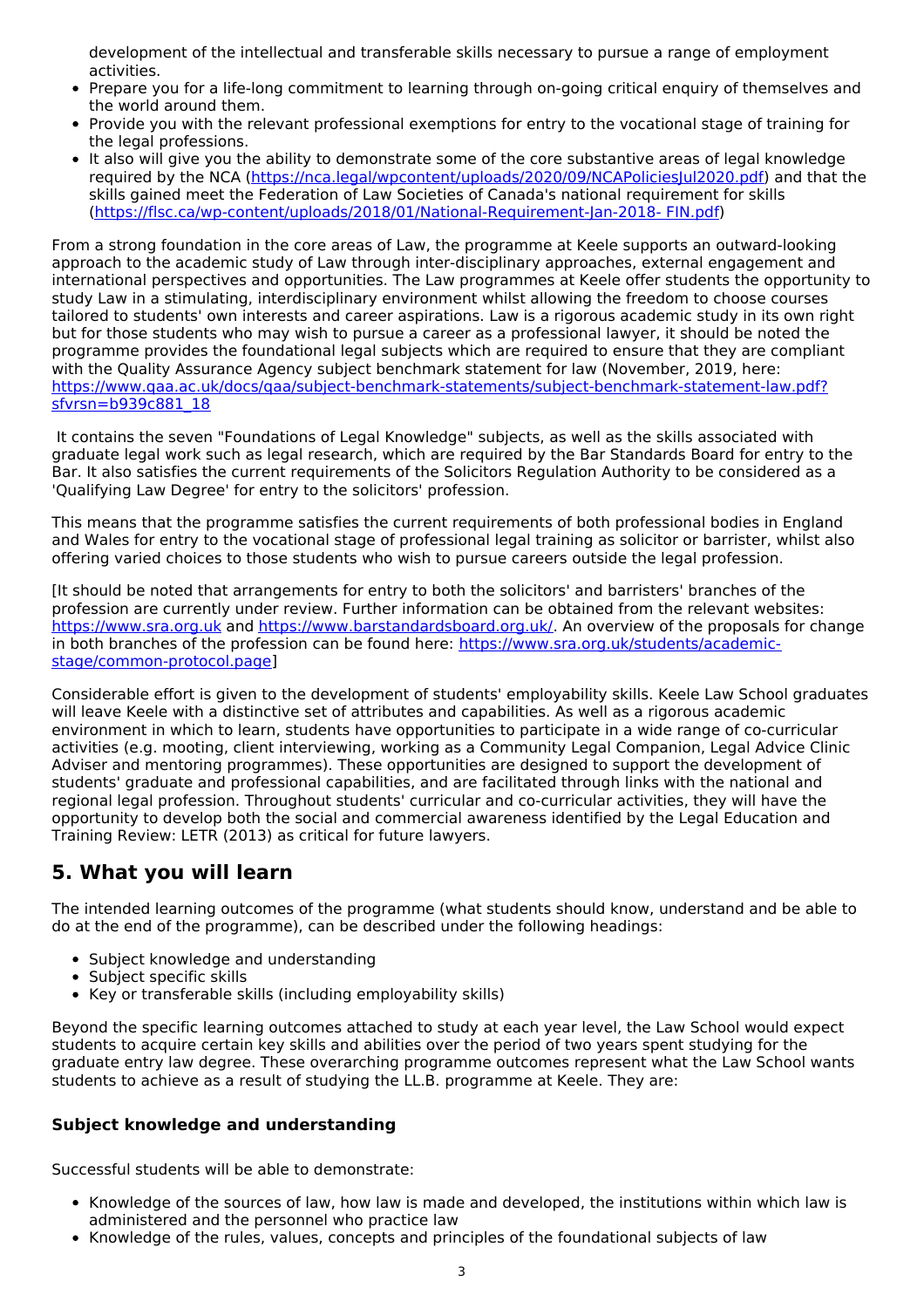- Knowledge of a range of methodological and theoretical approaches to law
- Knowledge in depth of some specialist areas of law
- An understanding of law as a system of rules that operates in a complex social and political contexts
- An understanding of different types of legal and non-legal information and the means to locate and apply that information to a research question or specific legal problem

#### **Subject specific skills**

Successful students will be able to:

- Apply their knowledge to complex factual situations in order to provide arguable conclusions for concrete problems
- Analyse several possible solutions to a particular legal problem, and be able to choose, with supportable reasons, the preferred solution
- Make a reasoned critical judgment based on an informed understanding of legal and policy arguments in the area in question
- Identify and retrieve relevant legal and non-legal information, using reliable digital sources
- Work effectively with legal materials, such as case reports, statutes and electronic legal databases

### **Key or transferable skills (including employability skills)**

Successful students will be able to:

- Demonstrate a willingness and ability to assume an active, independent role in the learning process
- Communicate legal and other concepts effectively in writing and orally
- Access and employ electronic research and means of communication, including retrieving information from the internet and databases, communicating by email and using a computer to generate typewritten report
- Work within a group to solve problems or advance a learning objective
- Communicate effectively in a group context
- Assess and prioritise the information, research, technology, and preparations needed to complete tasks and assignments
- Meet work deadlines through time and task management

Students who complete the full programme and graduate with an LL.B. (Graduate Entry) in Law will be able to:

- Appreciate the nature and significance of Law as a discrete area of study and how it impacts on society
- Demonstrate a knowledge and understanding of the basic doctrinal concepts of English law
- Understand key concepts from a range of theoretical approaches to the study of law
- Apply concepts, theories and methods used in the study of law to the analysis of legal problems
- Think critically in evaluating different interpretations of legal theory
- Develop the ability to conduct and report on their own research using relevant concepts, suitable methods of investigation and appropriate techniques of scholarship in the field of law.
- Achieve the personal and inter-personal skills necessary for them to find a fulfilling and rewarding career
- Proceed, if they wish, to the professional stage of qualification as a solicitor or barrister.
- Have an opportunity to acquire practical legal skills to obtain Qualifying Work Experience under the **SOE**

#### **Keele Graduate attributes**

Engagement with this programme will enable you to develop your intellectual, personal and professional capabilities. At Keele, we call these our ten Graduate Attributes and they include independent thinking, synthesizing information, creative problem solving, communicating clearly, and appreciating the social, environmental and global implications of your studies and activities. Our educational programme and learning environment is designed to help you to become a well-rounded graduate who is capable of making a positive and valued contribution in a complex and rapidly changing world, whichever spheres of life you engage in after your studies are completed.

Further information about the Keele Graduate Attributes can be found here: <http://www.keele.ac.uk/journey/>

### **6. How is the programme taught?**

Learning and teaching methods used on the programme vary according to the subject matter and level of the module. They include the following: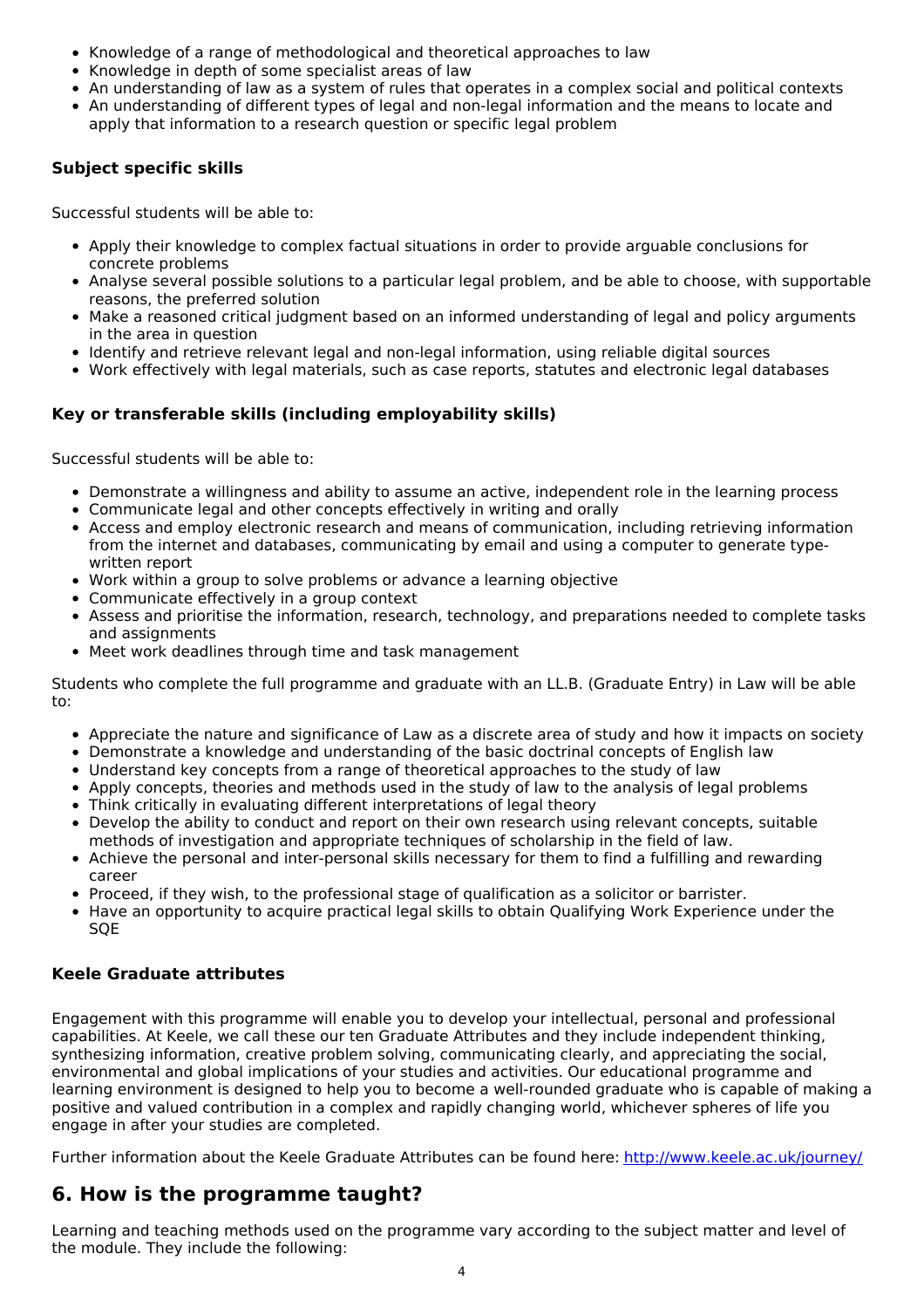- Traditional lectures accompanied by suggested reading for independent study, intended to provide a core framework of legal knowledge on which a systematic understanding of Law's major principles can be built
- Tutor-led seminars where students contribute to or lead a discussion on key topics or make a presentation on a specific legal point to develop critical thinking and permit the reflective individual expression of that core understanding
- Problem-based tutorials (often based on scenarios rooted in legal practice) in groups not normally exceeding 15, in which students are expected to offer answers or solutions to previously provided legal problems but which also offer opportunity for students to direct specific questions to tutors and develop better understanding of the issues in question
- Directed independent study where students are referred to specific texts, statutes or cases or asked to research and find information independently, which may extend to undertaking an independent research project under the supervision of an experienced tutor
- Small-group exercises such as preparing a submission on a legal case or drafting a legal document reflecting practical professional employment skills
- For those who take their dissertation double module in Law in their final year, the opportunity to receive training in designing a research project and then independently implementing it, with supervision and support from a member of staff
- Web-based self-study exercises using the University's module Teams which give students easy access to a wide range of resources and research tools and permits the use of on-line discussion, quizzes and 'blogs' in teaching and learning whilst permitting students to develop improved IT knowledge
- Online synchronous and asynchronous learning through online lectures and webinars.
- Practical legal skills taught through 'flipped classroom' workshop exercises mirroring legal practice.

In addition to the traditional face to face on campus mode of delivery we are able to deliver the programme using a Blended Learning mode of delivery. Students would have an intensive induction into the study of law with a face to face tuition on campus followed by online asynchronous and synchronous teaching following the same pattern as on campus students. The delivery of learning uses tried and tested methods for delivery of lectures, using asynchronous materials, but the face to face tutorials would take place initially in an intensive induction on campus and then at key times during the academic year to help consolidate their understanding and help prepare for assessments. This mode is available as an alternative for student who prefer to travel to the UK for shorter periods of time.

Students will be able to engage in extra currcular events like skills week and employability related events. They will also be able to access support services face to face during these weeks as well as online during their programme.

Apart from these formal activities, students are also provided with regular opportunities to talk through particular areas of difficulty, and any special learning needs they may have, with their Personal Tutors or module lecturers on a one-to-one basis.

The students on this programme will have a dedicated Programme Leader as well as support available from our School International Tutor.

These learning and teaching methods enable students to achieve the learning outcomes of the programme in a variety of ways. For example:

- Through the development of independent research skills through the researching of a legal topic for discussion in tutorial
- Through development of team working through the preparation of a group presentation on a particular issue of legal significance or development of the law in an area of political or social interest

## **7. Teaching Staff**

The programme is delivered by an international School, which has a diverse body of expertise and qualifications in both legal practice and research. Most members of current staff have postgraduate qualifications in teaching and/or are Fellows of the Higher Education Academy.

Currently, nearly all members of the Law School teach on our LLB programmes. Law School staff is comprised largely of active researchers whose work across many different aspects of law has been widely published in books, research monographs and leading international journals. The work of some members of staff has been used directly in shaping policy in their areas of expertise. We also have a growing number of legal practitioners from both branches of the legal profession (solicitors and barristers) including a member of the judiciary. Full details of current staff in the School of Law can be found at <http://www.keele.ac.uk/law/staff/>.

The University will attempt to minimise changes to our core teaching teams, however, delivery of the programme depends on having a sufficient number of staff with the relevant expertise to ensure that the programme is taught to the appropriate academic standard.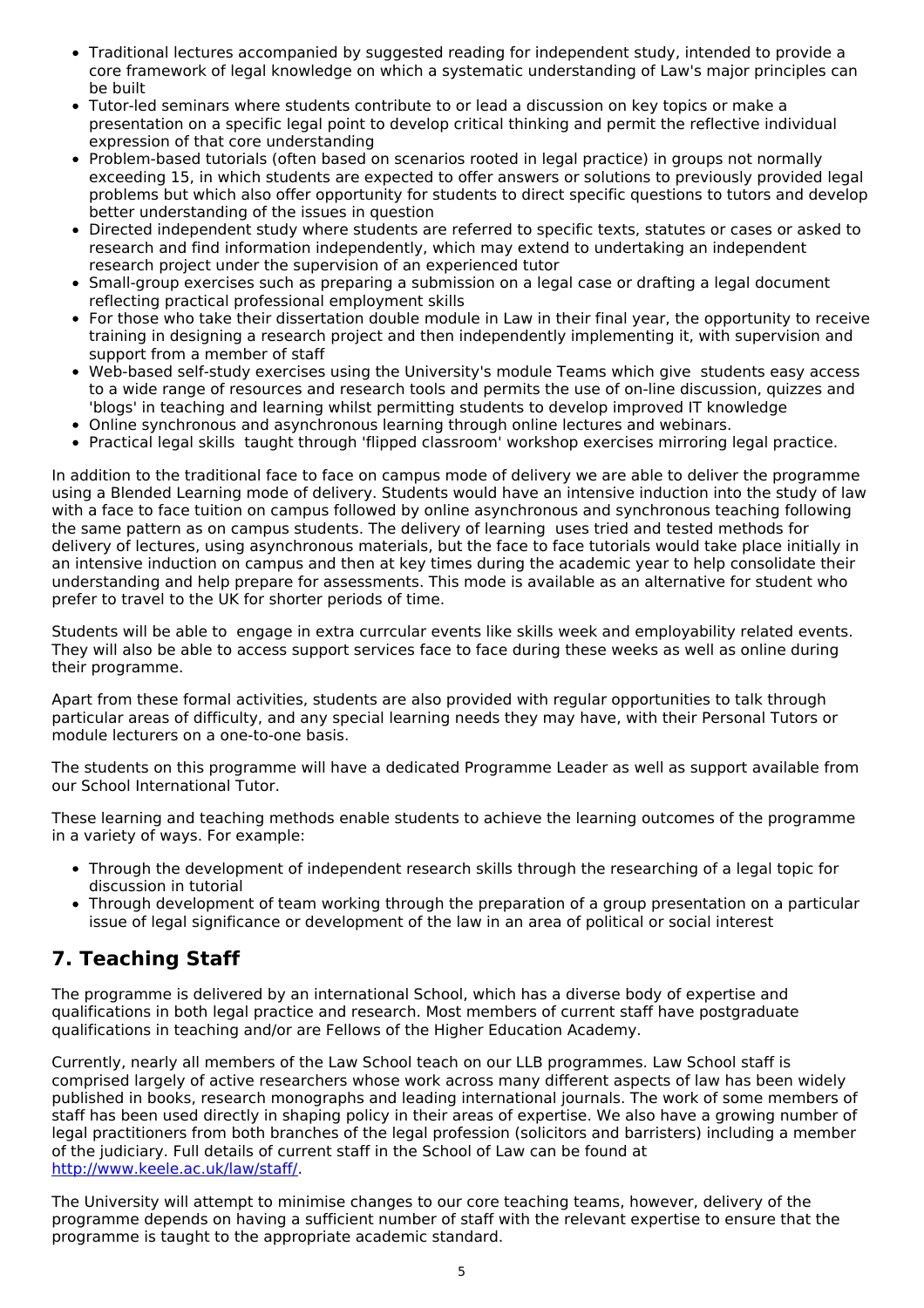Staff turnover, for example where key members of staff leave, fall ill or go on research leave, may result in changes to the programme's content. The University will endeavour to ensure that any impact on students is limited if such changes occur.

## **8. What is the structure of the Programme?**

The academic year runs from September to June and is divided into two semesters. The number of weeks of teaching will vary from programme to programme, but you can generally expect to attend scheduled teaching sessions between the end of September and mid-December, and from mid-January to the end of April. Our degree courses are organised into modules. Each module is usually a self-contained unit of study and each is usually assessed separately with the award of credits on the basis of 1 credit  $= 10$  hours of student effort. An outline of the structure of the programme is provided in the tables below.

There are three types of module delivered as part of your programme. They are:

- Compulsory modules a module that you are required to study on this course;
- Optional modules these allow you some limited choice of what to study from a list of modules;
- Elective modules due to the recognition of prior learning from undergraduate studies this option will not be available to students on this award.

For further information on the content of modules currently offered, including the list of elective modules, please visit: <https://www.keele.ac.uk/recordsandexams/modulecatalogue/>

To achieve the foundations in law required for an LLB students must complete all 180 credits within the 7 foundation subjects as required. Students are responsible for monitoring their selection of modules in this regard.

Additional options must be selected from within the School's portfolio of options available each year to ensure the requisite 240 credits are obtained.

Recognition of prior learning (in accordance with the University policy) will be given for student's previously completed undergraduate degree so that students on this programme will enter into Level 5 study.

| Year    |                   | <b>Optional</b> |     | <b>Electives</b> |   |
|---------|-------------------|-----------------|-----|------------------|---|
|         | <b>Compulsory</b> | Min             | Max | Min<br>Max       |   |
| Level 5 | 105               | 15              | 15  |                  | Ü |
| Level 6 | 75                | 45              | 45  |                  | U |

### **Module Lists**

### **Level 5**

| <b>Compulsory modules</b>            | <b>Module Code</b> | <b>Credits</b> | <b>Period</b> |
|--------------------------------------|--------------------|----------------|---------------|
| Level 5 Legal Essentials             | LAW-20076          | 15             | Semester 1    |
| Level 5 Constitutional Law           | LAW-20078          | 15             | Semester 1    |
| Level 5 Obligations 1 - Contract     | LAW-20080          | 15             | Semester 1    |
| Criminal Law                         | LAW-20064          | 15             | Semester 2    |
| Level 5 Obligations 2 - Torts        | LAW-20082          | 15             | Semester 2    |
| Level 5 Introduction to Property Law | LAW-20084          | 15             | Semester 2    |
| Level 5 Administrative law           | LAW-20086          | 15             | Semester 2    |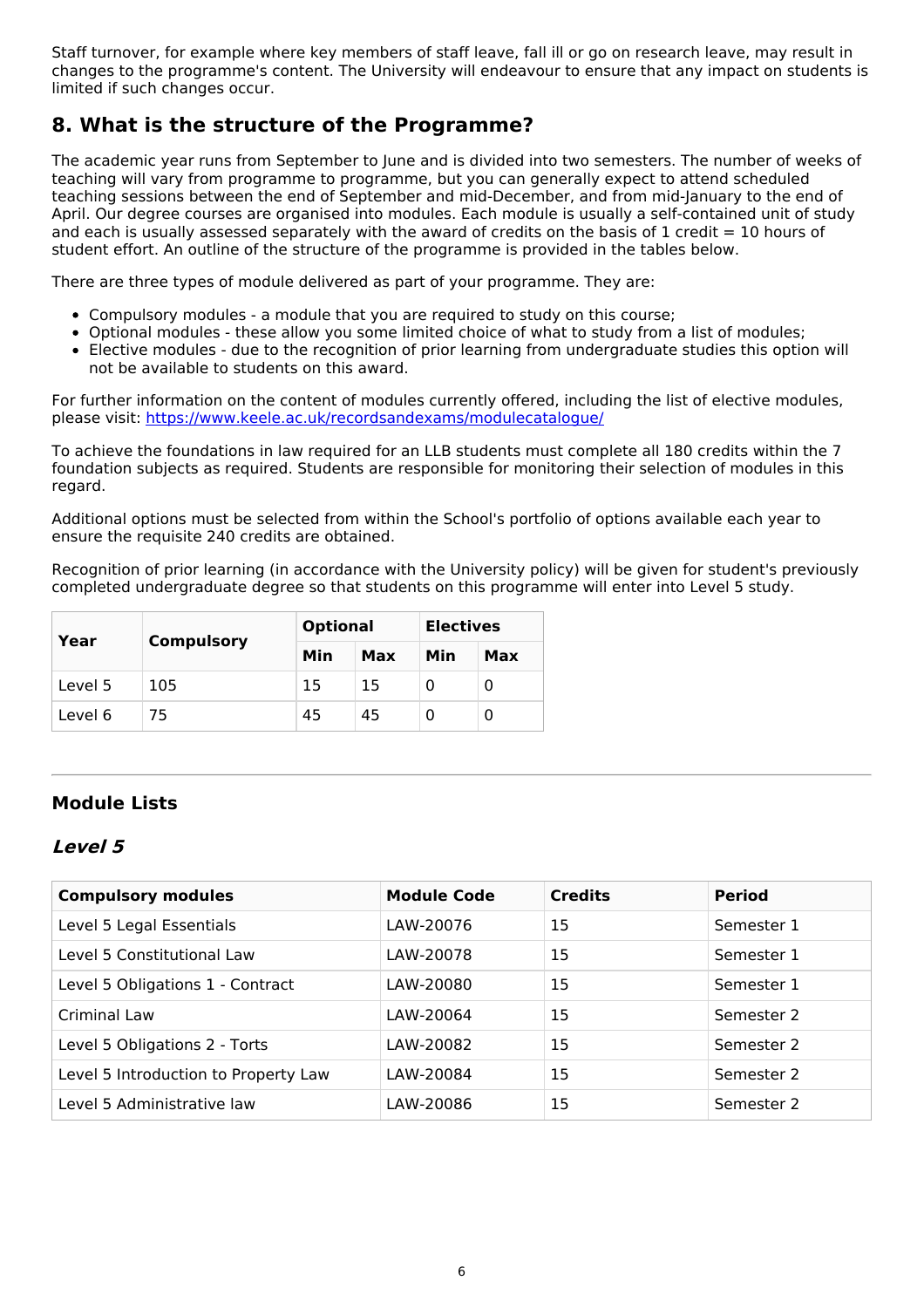| <b>Optional modules</b>                                 | <b>Module Code</b> | <b>Credits</b> | <b>Period</b> |
|---------------------------------------------------------|--------------------|----------------|---------------|
| Introduction to Public International Law                | LAW-20034          | 15             | Semester 1    |
| Law and ethics                                          | LAW-20038          | 15             | Semester 1    |
| Family Law - FHEQ Level 5                               | LAW-20046          | 15             | Semester 1    |
| Key Concepts in Employment Law                          | LAW-20070          | 15             | Semester 1    |
| <b>Foundations of Canadian Law</b>                      | LAW-20074          | 15             | Semester 1    |
| Law in Action                                           | LAW-20033          | 15             | Semester 2    |
| Mental Health Law - FHEQ Level 5                        | LAW-20045          | 15             | Semester 2    |
| Introduction to Law and Society: Theory<br>and Practice | LAW-20054          | 15             | Semester 2    |
| Civil Litigation                                        | LAW-20060          | 15             | Semester 2    |

#### **Level 5 Module Rules**

Canadian students are strongly recommended to take Foundations of Canadian Law in Semester 1 (LAW-20074). This assists Canadian students in acquiring preparation for National Accreditation Council exams for qualification in the legal profession in Canada.

### **Level 6**

| <b>Compulsory modules</b>                                | <b>Module Code</b> | <b>Credits</b> | <b>Period</b> |
|----------------------------------------------------------|--------------------|----------------|---------------|
| Law of Trusts                                            | LAW-30108          | 15             | Semester 1    |
| Level 6 Law of Real Property                             | LAW-30122          | 15             | Semester 1    |
| Level 6 Obligations 3 - Remedies in<br>Contract and Tort | LAW-30124          | 15             | Semester 1    |
| Contemporary Case Law Critique                           | LAW-30114          | 15             | Semester 2    |
| Level 6 European Union Law                               | LAW-30126          | 15             | Semester 2    |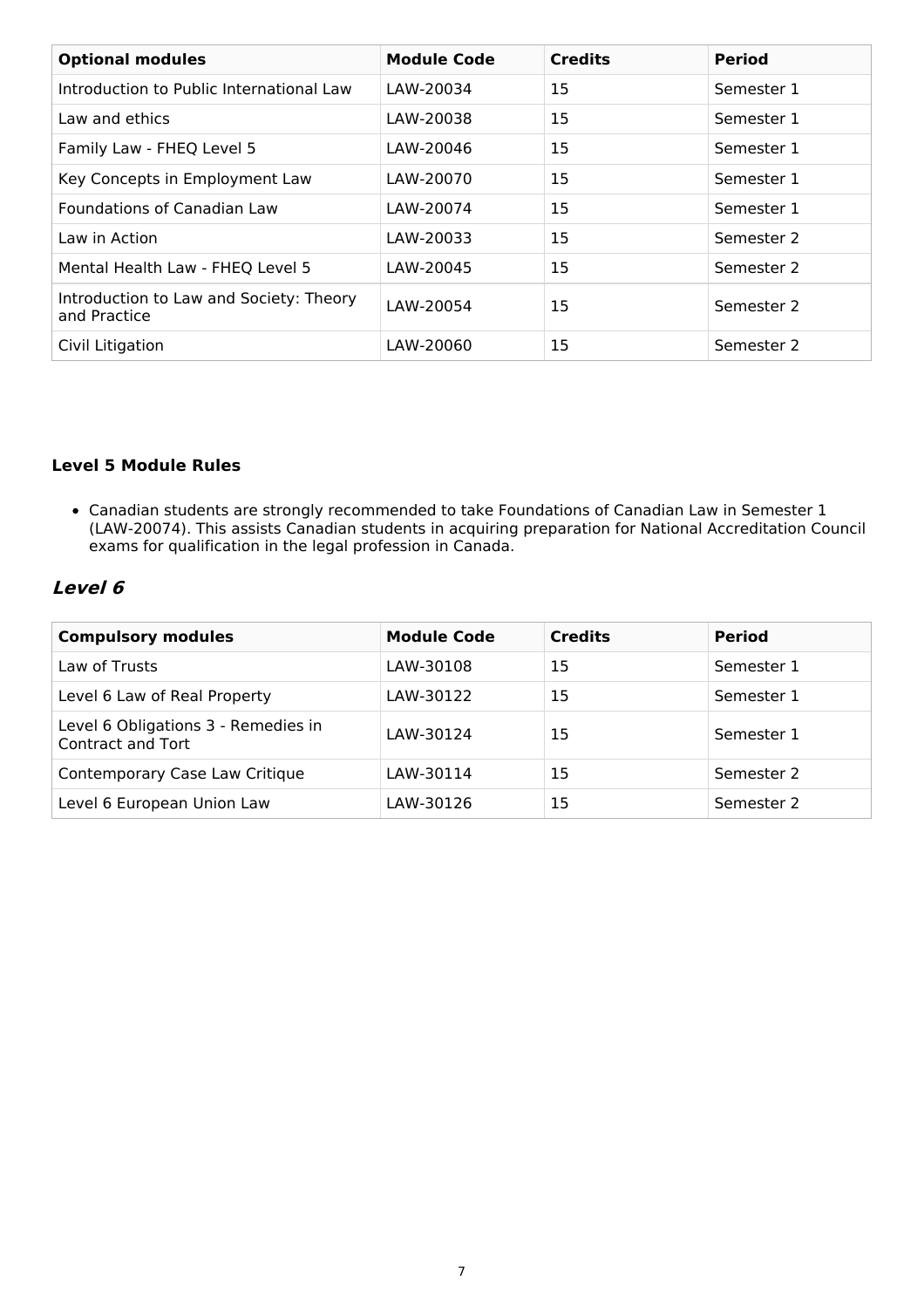| <b>Optional modules</b>                                                    | <b>Module Code</b> | <b>Credits</b> | <b>Period</b> |
|----------------------------------------------------------------------------|--------------------|----------------|---------------|
| Evidence                                                                   | LAW-30062          | 15             | Semester 1    |
| Child Law                                                                  | LAW-30072          | 15             | Semester 1    |
| Company Law                                                                | LAW-30080          | 15             | Semester 1    |
| <b>International Human Rights</b>                                          | LAW-30081          | 15             | Semester 1    |
| Jurisprudence                                                              | LAW-30082          | 15             | Semester 1    |
| Dissertation (Single Module) - ISP                                         | LAW-30084          | 15             | Semester 1    |
| <b>Health Care Law</b>                                                     | LAW-30088          | 15             | Semester 1    |
| <b>Advanced Criminal Law</b>                                               | LAW-30100          | 15             | Semester 1    |
| Professional Legal Skills - Interviewing,<br><b>Mediation and Advocacy</b> | LAW-30102          | 15             | Semester 1    |
| <b>Residential Conveyancing</b>                                            | LAW-30110          | 15             | Semester 1    |
| Dissertation (Double Module) - ISP                                         | LAW-30083          | 30             | Semester 1-2  |
| Gender, Sexuality & Law                                                    | LAW-30091          | 15             | Semester 2    |
| <b>Commercial Law</b>                                                      | LAW-30093          | 15             | Semester 2    |
| <b>Transnational Crime</b>                                                 | LAW-30094          | 15             | Semester 2    |
| Law and New Technologies                                                   | LAW-30097          | 15             | Semester 2    |
| Wills & Probate & Drafting                                                 | LAW-30106          | 15             | Semester 2    |
| <b>Business Law and Practice</b>                                           | LAW-30112          | 15             | Semester 2    |
| Disability Law                                                             | LAW-30116          | 15             | Semester 2    |
| The Practice of Criminal Litigation                                        | LAW-30118          | 15             | Semester 2    |
| Contemporary Issues in Environmental<br>Law                                | LAW-30128          | 15             | Semester 2    |

### **9. Final and intermediate awards**

Credits required for each level of academic award are as follows:

| <b>Honours</b><br><b>Degree</b>                 | 240<br>$c$ redits $\vert$ | This programme is a 2 year degree which recognises accredited prior learning at<br>undergraduate level as an entry requirement. The total credits studied at Keele must<br>therefore comprise 240 credits. To qualify as a single honours law degree (LLB) all<br>those credits must be studied within the Law School.<br>You will require at least 120 credits at levels 5 and 6. |
|-------------------------------------------------|---------------------------|------------------------------------------------------------------------------------------------------------------------------------------------------------------------------------------------------------------------------------------------------------------------------------------------------------------------------------------------------------------------------------|
| <b>Diploma</b><br>in Higher<br><b>Education</b> | 120<br>credits            | You will require at least 120 credits at level 5 or higher.                                                                                                                                                                                                                                                                                                                        |

### **10. How is the Programme Assessed?**

The wide variety of assessment methods used on this programme at Keele reflects the broad range of knowledge and skills that are developed as you progress through the degree programme.

Teaching staff pay particular attention to specifying clear assessment criteria and providing timely, regular and constructive feedback that helps to clarify things you did not understand and helps you to improve your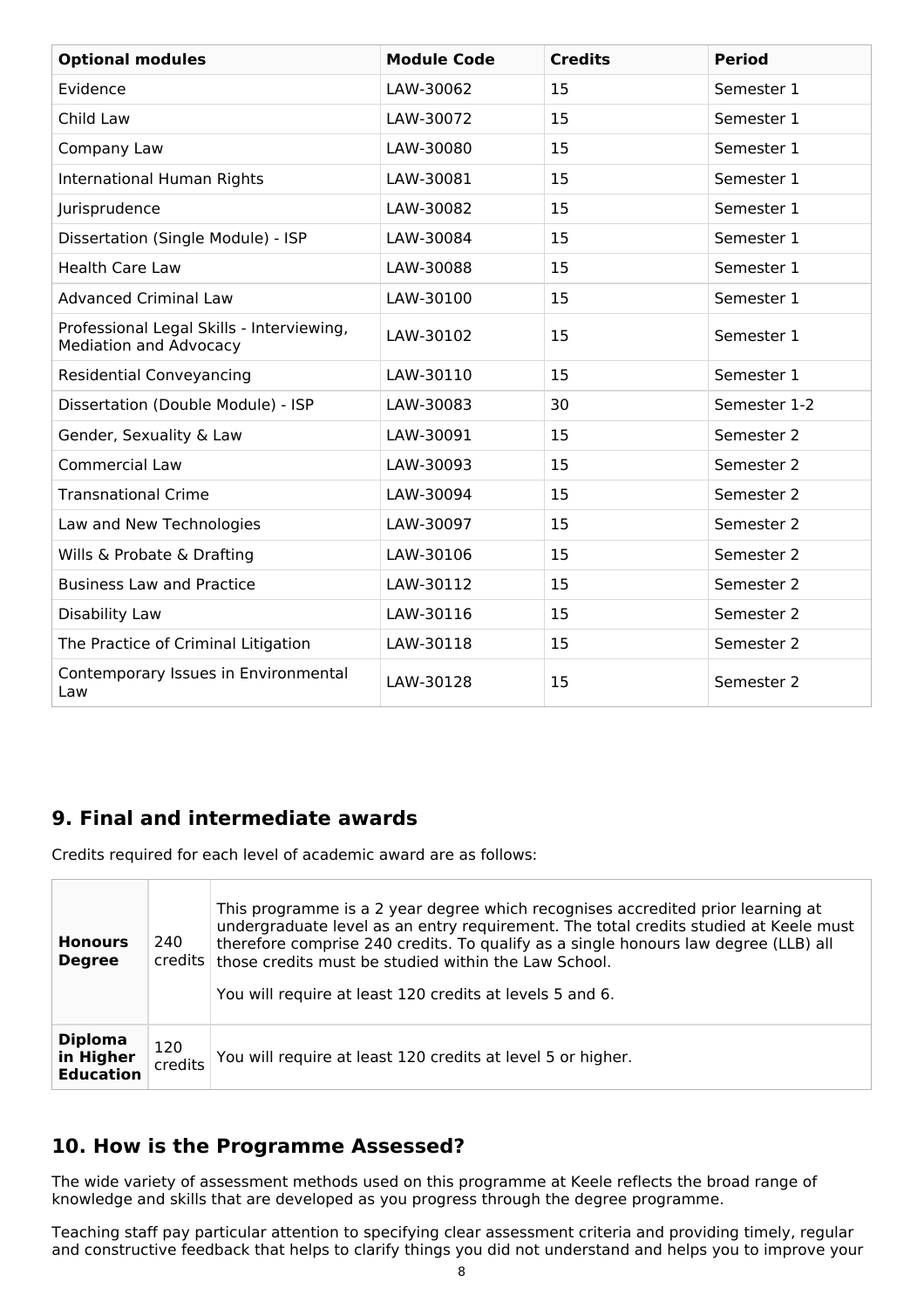performance. The following list is representative of the variety of assessment methods used on your programme:

- **Research essays**: to assess knowledge and understanding, in particular the ability to make a reasoned, critical judgement based on an informed understanding of legal and policy arguments in a specific area of law; also, the ability to assess information retrieval and other research skills
- **Problem-based written examinations**: to assess knowledge and understanding, in particular the application of knowledge to complex factual situations and the ability to provide a reasoned, preferred option; also, to assess the ability to provide arguable conclusions for concrete problems and ability to retrieve relevant legal materials
- **Essay-style examination questions**: to assess knowledge and understanding, in particular the ability to analyse several possible solutions to a particular legal problem, and be able to choose, with supportable reasons, the preferred solution; and the ability to make a reasoned critical judgement based on an informed understanding of legal and policy arguments in the area in question
- **Web-based assessment exercises**: to assess subject-specific and key academic skills, in particular the ability to identify and retrieve relevant legal and non-legal information, using electronic and paper sources and the ability to work effectively with legal materials such as case reports and statutes
- **Peer assessment exercises**: to assess knowledge and understanding, subject-specific and key academic skills, in particular the ability to communicate legal and other concepts effectively in writing and orally, work within a group to solve problems or advance a learning objective and communicate effectively in a group context
- **Portfolios**: may consist of a range of different pieces of work but routinely include a requirement that students provide some evidence of critical reflection on the development of their own learning
- **Legal document writing**: (e.g. a draft Will and letter to a client explaining the draft Will, in Wills and Probate and Drafting) will assess students' ability to apply theoretical knowledge to practice-like problems
- **Practical assessment** reflecting the problem based practice focus of the PLP pathway including oral applications in Mooting as well as drafting a legal document such as a Will in Will and Probate and drafting.
- **Case studies** released in advance but assessed in an unseen examination containing further facts and practical legal problems which require students to demonstrate tactical legal advice as well as advising on appropriate legal options. The assessments may require the completion of legal forms and or drafting.

Marks are awarded for summative assessments designed to assess your achievement of learning outcomes. You will also be assessed formatively to enable you to monitor your own progress and to assist staff in identifying and addressing any specific learning needs. Feedback, including guidance on how you can improve the quality of your work, is also provided on all summative assessments within three working weeks of submission, unless there are compelling circumstances that make this impossible, and more informally in the course of tutorial and seminar discussions.

## **11. Contact Time and Expected Workload**

This contact time measure is intended to provide you with an indication of the type of activity you are likely to undertake during this programme. The data is compiled based on module choices and learning patterns of students on similar programmes in previous years. Every effort is made to ensure this data is a realistic representation of what you are likely to experience, but changes to programmes, teaching methods and assessment methods mean this data is representative and not specific.

Undergraduate courses at Keele contain an element of module choice; therefore, individual students will experience a different mix of contact time and assessment types dependent upon their own individual choice of modules. The figures below are an example of activities that a student may expect on your chosen course by year stage of study. Contact time includes scheduled activities such as: lecture, seminar, tutorial, project supervision, demonstration, practical classes, supervised time in labs/workshop, fieldwork and external visits. The figures are based on 1,200 hours of student effort each year for full-time students.

### **Activity**

|                     | <b>Scheduled learning and teaching</b><br>activities | <b>Guided independent</b><br><b>Study</b> | <b>Placements</b> |
|---------------------|------------------------------------------------------|-------------------------------------------|-------------------|
| Year 2 (Level<br>5) | 21%                                                  | 79%                                       | 0%                |
| Year 3 (Level<br>6) | 15%                                                  | 85%                                       | 0%                |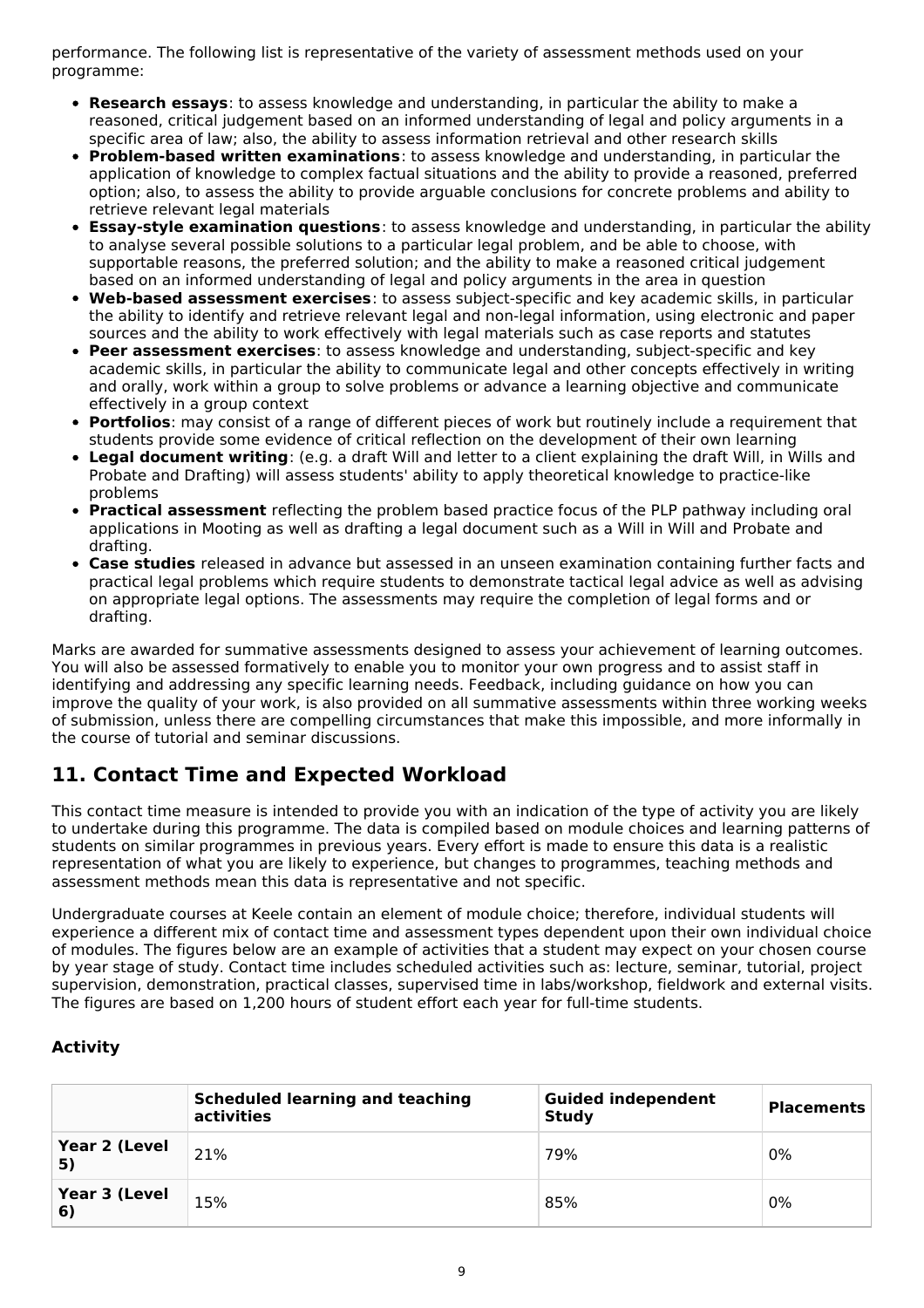## **12. Accreditation**

This programme is accredited by The Solicitors Regulation Authority and the Bar Standards Board. Please note the following:

Module Selection: Students should note that to have their award recognised as a Qualifying Law Degree (QLD) they must study Law modules of not less than 180 credits in this 240 credit programme (given the 120 credits for recognition of prior learning). The coverage of Foundations of Legal Knowledge subjects must amount to not less than 180 credits. Students wishing to achieve a QLD must satisfy both the Keele requirements for the award of a single honours degree as well as the requirements of the professional bodies.

Regulations: Your programme has professional accreditation and while there are no specific regulations, which you have to agree to abide by, you should be aware that the Solicitors Regulatory Authority (SRA) has a responsibility under the Solicitors Act 1974 to ensure that those who are admitted to practice as solicitors are of satisfactory character and suitability (<https://www.sra.org.uk/home/home.page>).

The Bar Standards Board applies similar criteria to those seeking admission as barristers. If you intend to seek professional qualification you will therefore be required to complete a screening process before you are admitted as a solicitor or barrister. This may include a request to the University for a reference as to your suitability to practice. Any such reference *must* include information about any finding of academic misconduct (cheating or plagiarism).

### **13. University Regulations**

The University Regulations form the framework for learning, teaching and assessment and other aspects of the student experience. Further information about the University Regulations can be found at: <http://www.keele.ac.uk/student-agreement/>

NB: the requirements of the Solicitors Regulation Authority for a Qualifying Law Degree apply to this programme.

## **14. Other Learning Opportunities**

### **Study abroad (semester)**

Single semester study abroad is not available to students on the LL.B. (Graduate Entry) Law programme. Due to the nature of this intensive programme neither Study Abroad (International Year) or the Work Placement Year is available to students enrolled on the programme.

#### **Other opportunities**

Other learning opportunities for Law students include the annual Client Interviewing competition, Negotiation competition, and a rolling programme of Mooting, including national competitions.

Students at Keele Law School also have access to the CLOCK programme, which established a new student role of Community Legal Companion. Under this role, students are trained by local law firms, the courts and advice agencies to provide support and assistance for un-represented litigants in the local court. Students who successfully complete a year in this role will also receive the Keele University Employability Achievement Award - Community Legal Companion, which is also reported on their individual Higher Education Achievement Report (HEAR).

We also offer students the opportunity to participate in our two legal advice clinics specialising in Commercial law and Divorce law respectively. This can also be recorded in their HEAR. This involves interviewing clients and providing legal advice to SMEs and individuals, (under supervision) drafting legal documentation, legal writing and case management experience.

During their time at Keele, students also have the opportunity to hear from, and talk to, a range of guest speakers and presenters including staff from other academic institutions and members of the legal profession and judiciary. Some of these activities are timetabled as part of taught modules, others are organised separately but are widely advertised and undergraduate students are always welcome to attend.

It is anticipated that all the opportunities above will be made available to any students studying on Blended Learning basis via Microsoft Teams as either live events or recorded sessions. Both legal advice clinics work using an online case management system with online meetings so can be replicated with blended learning students. This year the CLOCK training and the majority of support has been provided on a remote basis.

## **15. Additional Costs**